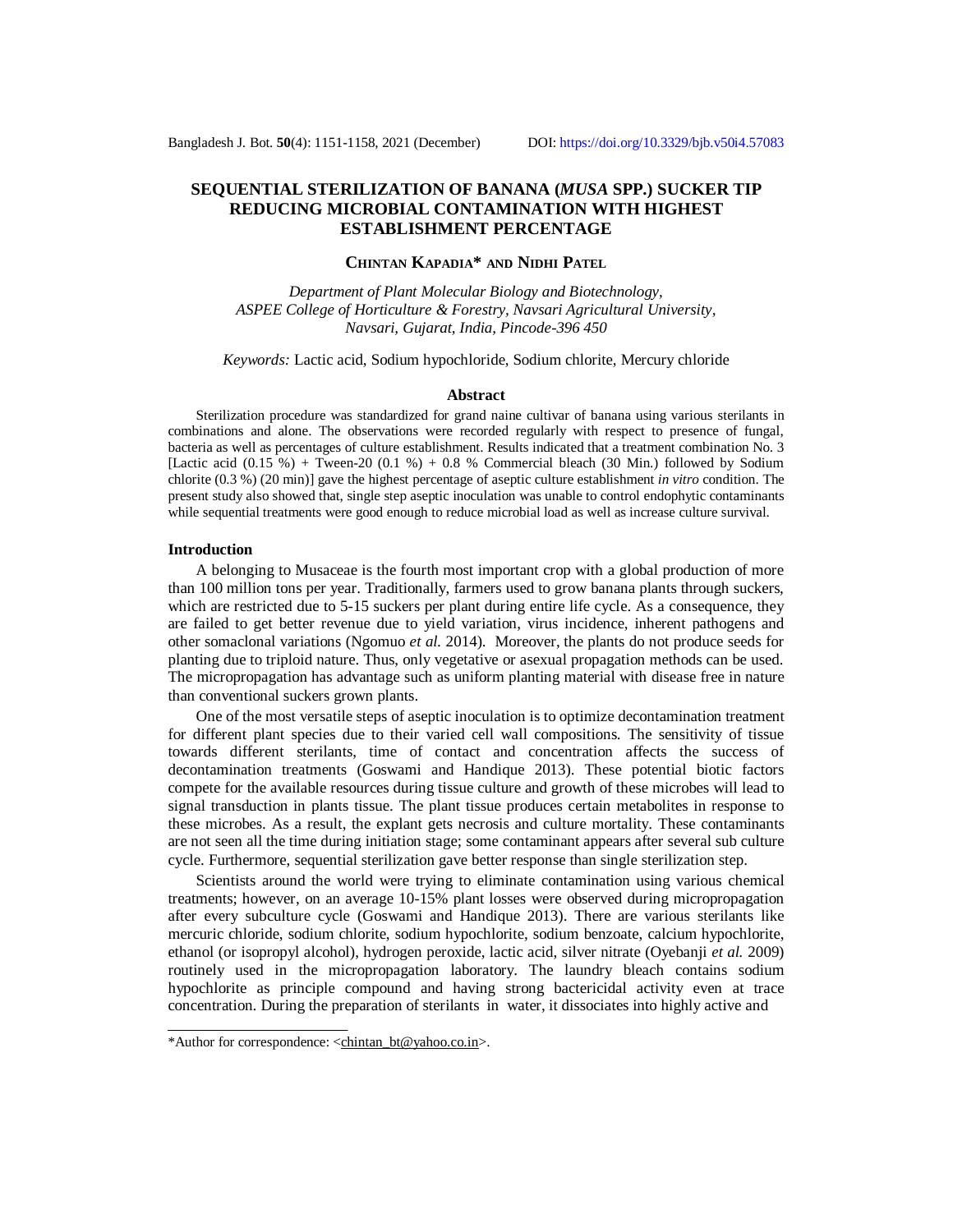toxic HoCl salt. Calcium hypochlorite is mild in its effect and alternative to sodium hypochlorite for decontaminating explants (Oyebanji *et al.* 2009); Similarly, mercury chloride is the most common, widely used and extensively reported in various literatures, frequently utilized to alleviate microbial load in tissue culture (Mekonnen *et al.* 2013). Lactic acid can penetrate specifically cell membrane of Gram negative microbes with ease. In addition to that combination of lactic acid with other surfactant could be used for various applications in tissue culture to alleviate even Gram positives microbes also (Boomsma *et al.* 2015). Ethanol could be potent sterilizer with phytotoxic at prolonged exposure. Above all factors requires lot of efforts, time, money and material which if not properly handled can lead to complete wipe of the cultures present in the laboratory. Every sterilant has different effect on various tissues and single chemical cannot remove all microbes. Therefore, present study aimed at analyzing combination of various decontaminating chemicals with possible combination and time of exposure during aseptic inoculation of banana sucker.

# **Materials and Methods**

The study was carried out at Department of Plant Molecular Biology and Biotechnology, Navsari Agricultural University, Navsari, Gujarat, India under controlled laboratory condition for two consecutive years during May-June. Large numbers of suckers can be obtained easily during this period every year and seasoning parameters favours culture initiation per explant.

Sword suckers of medium size were collected from farmer's field and washed under tap water. Detergent was also used to remove dirt and other traces of rhyzospheers followed by several washes with sterile distilled water. The roots and other tissues were trimmed to remove additional leaf sheaths. The shoot tips of about 4-5 cm in width and 6-7 cm in length with 3-4 leaf bases were selected for further treatments of decontaminants. The full strength MS basal salts medium supplemented with 6-Benzylaminopurine (BAP) (3 mg/l), sucrose (3%) and agar (0.8%) was prepared and pH of the medium was kept at 5.8. The inoculated suckers were incubated at 25-  $27^{\circ}$ C for 16 hrs light and 8 hrs dark periods. The experiment was repeated two times for two consecutive years to reduce error.

The off white tissue blocks containing one to two leaf base were taken into tissue culture bottle and surface sterilized (Table 1). The experiment was carefully designed to expose explant with water minimally after excision in order to avoid contamination and rotting. Contamination was evaluated 10 days after inoculation and the effects of the sterilizing agents were identified. Treatments No. 3 and 10 contained two stage procedure while rest all followed single sterilization step.

The bacteria and fungi are the main contaminating agents during initiation of micropropagation experiments. Thus, fungal and bacterial contamination percentages of total inoculated bottles along with establishment percentage was also noticed for two consecutive years and their means were subjected to analysis of variance (ANOVA) for testing the significance of the differences between treatments using SAS statistical software package. The 10 plants per replication/per treatment were taken for the analysis. Tukey's Studentized Range (HSD) Test was used for the pair wise comparison of means as sample sizes and treatment were unequal. Treatment means were separated using the Least Significant Difference at  $p < 0.05$ . The bar diagramme and Tukey's grouping were also computed for interpreting the outcome of the treatments effects and their difference.

The experiment was conducted for two consecutive years in order to finalize treatment with maximum culture establishment and lower contamination percentages. The suckers are generally collected in monsoon season, as a result high microbial load present within them. Thus single and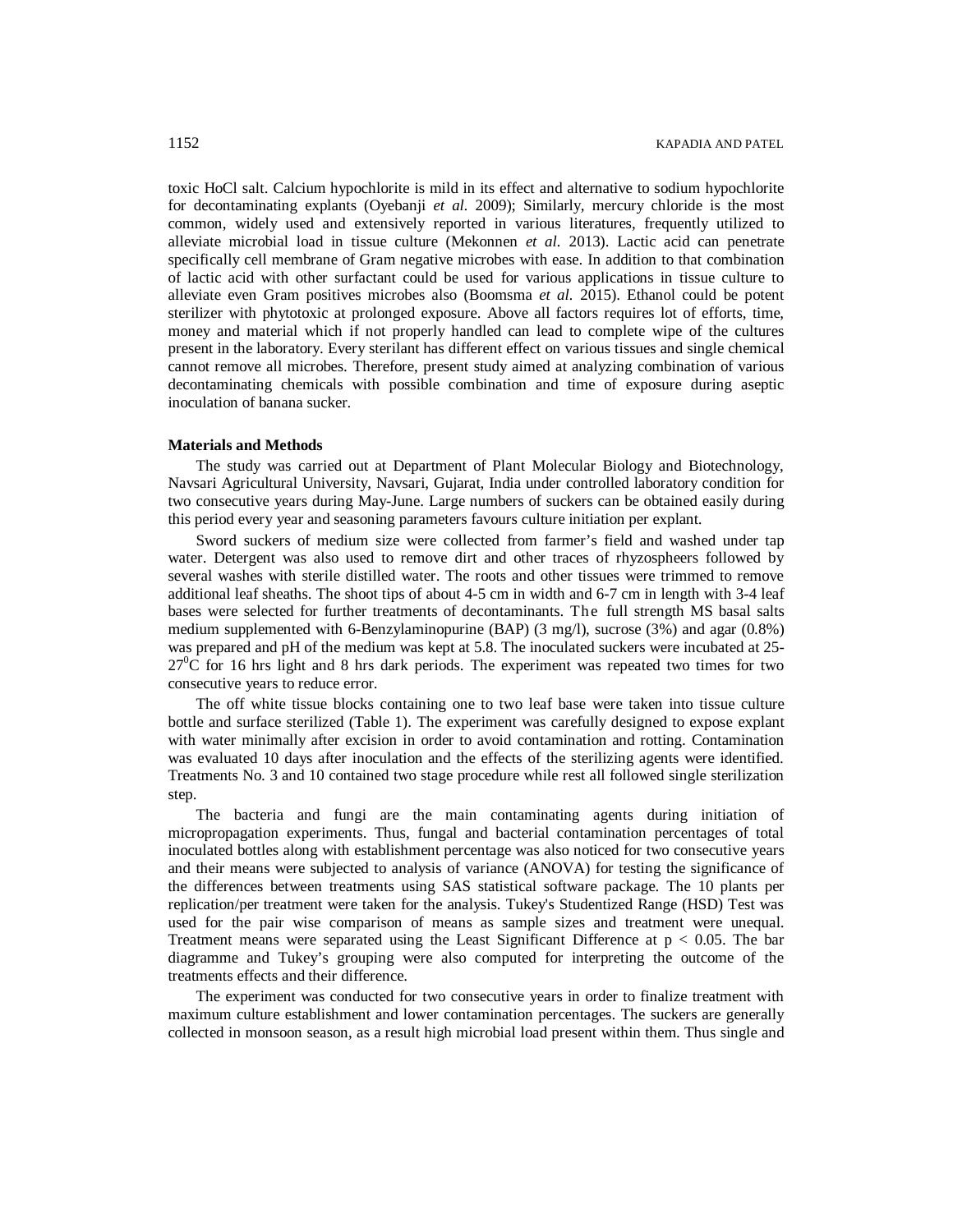sequential sterilization steps were used to get rid of endophytes (Gong and Guo 2009). In the present investigation, various chemicals were used to optimize surface sterilization procedure for banana grand naine suckers. The mercury chloride, sodium hypochlorite, sodium chlorite, lactic acid and sodium benzoate are used either alone or in combination at different time intervals.

# **Table 1. List of the treatments used for decontamination of suckers of banana grand naine.**

- T1 NaOCl  $(0.8\%)+$  Tween-20  $(0.1\%)(5 \text{ min.})$ T2 Sodium benzoate  $(0.5\%)$  + Lactic acid  $(0.15\%)$  (10 min.) T3 Lactic acid  $(0.15 \%)$  + Tween-20  $(0.1 \%)$  + Commercial bleach  $(0.8 \%)$  (30 min.) Followed by Sodium chlorite (0.3 %) (30 min.) T4 NaOCl (0.8 %) + Tween-20 (0.1 %) (10 min.) T5 Lactic acid (0.15 %) + (NaClO) (0.03%) (30 min.) T6 Mercuric chloride (2.0 %) NaOCl (2.0 %) + Tween-20 (0.1 %) (10 min.)
- T7 Mercuric chloride  $(0.1 %) +$ Tween-20  $(0.1 %)$  (5 min.)
- T8 Mercuric chloride  $(0.1 \%) +$  Tween-20  $(0.1 \%)$  (10 min.)
- T9 Sodium hypochlorite (NaOCl) (0.8 %) + Tween-20 (0.1 %) (10 min.)
- T10 Sodium hypochlorite (NaOCl) (0.8 %) + Tween-20 (0.1 %) (20 min.)
- T11 Sodium benzoate  $(0.5\%)$  + Lactic acid  $(0.15\%)$  (5 min.)
- T12 Sodium benzoate (0.5%) + Lactic acid (0.15 %) (10 min.)
- T13 Lactic acid  $(0.15 \%)$  + Tween-20  $(0.1 \%)$  + 0.8 % Commercial bleach (30 min.) followed by Sodium chlorite (0.3 %) (10 min.)
- T14 Lactic acid  $(0.15 \%)$  + Tween-20  $(0.1 \%)$  + 0.8 % Commercial bleach (30 min.) followed by Sodium chlorite (0.3 %) (20 min)

# **Results and Discussion**

The optimization of chemical concentration and time of exposure was very important factors as explants must be alive and free from any contaminating material. Initial reports indicated the use of sterilants mentioned in the Table 1. The efficiency and efficacy of disinfection of explant is the most important criteria for any micropropagation technique. In the initial treatment, banana suckers were decontaminated with T3 treatment and gave highest culture establishment (79.68%  $\pm$ 2.30) with average fungal contamination of 37.5  $\pm$  0% and bacterial contamination 22.5  $\pm$  0 (Table 2). In T3 two step procedures were used and complete removal of contaminants was ensured, while rest others reported single step protocol. The results are very much in conformity with other previous studies on various crops. Likewise, *In vitro* sterilization techniques were optimized for local cultivar as well as grand naine using antibiotics and different sterilants. Two step sterilization procedures used in the preset study as T3, T13 and T14 for different time period. In this experiment, first large size suckers was trimmed and sterilized, followed by removal of one to two leaf base and finally decontamination steps performed in laminar air flow cabinet by some other chemical agents (Madhulatha *et al.* 2004). On the contrary single treatment of NaOCl or sodium benzoate did not have significant effect on culture establishment as well as controlling contamination. Moreover, increasing time of exposure from 5 to 10 min of NaOCl reduces the fungal as well bacterial contamination percentages; as a result, the culture establishment was found to be higher than 5 min incubation (Colgecen *et al.* 2011, Morla *et al.* 2011). Sodium hypo chloride consists of single chlorine atom and its cytotoxic effect is due to production of oxygen from decomposed salt, responsible for bactericidal activity.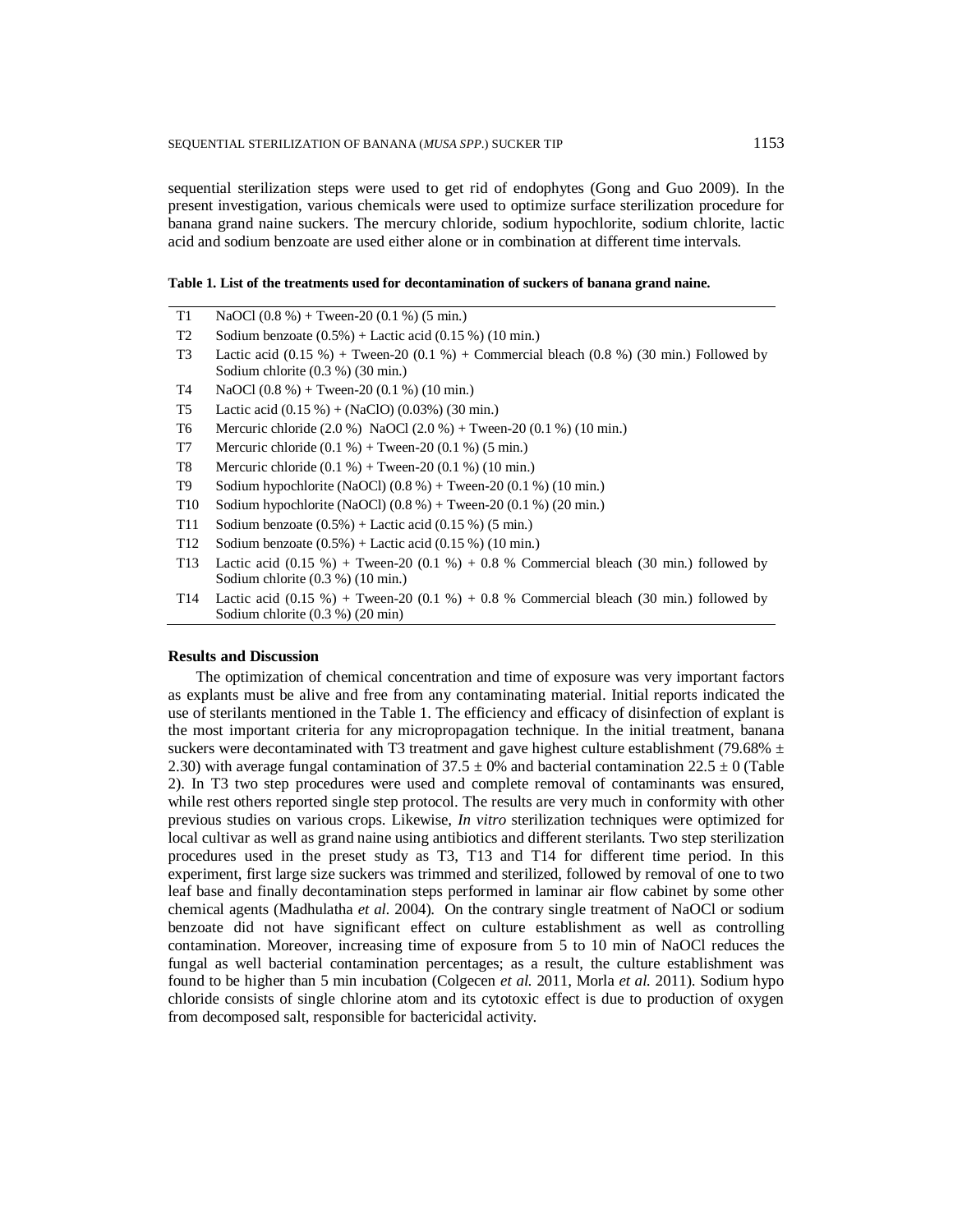|  |                  |  |  | Table 2. The effect of different sterilants at different concentration and time intervals on suckers for two |  |  |  |  |
|--|------------------|--|--|--------------------------------------------------------------------------------------------------------------|--|--|--|--|
|  | succesive years. |  |  |                                                                                                              |  |  |  |  |

| Sr.<br>No.      | Treatments                                                                                                                              | Fungal<br>contamination        | Bacterial<br>contamination     | Culture<br>Establishment       |  |  |
|-----------------|-----------------------------------------------------------------------------------------------------------------------------------------|--------------------------------|--------------------------------|--------------------------------|--|--|
|                 |                                                                                                                                         |                                | (Mean % $\pm$ S.Em.)           |                                |  |  |
| T <sub>1</sub>  | NaOCl $(0.8\%)$ + Tween-20 $(0.1\%)$ (5 Min.)                                                                                           | $57.5 \pm 0.57$ <sup>c</sup>   | $37.5 \pm 1.15^{ab}$           | $56.68 \pm 0.76$ <sup>c</sup>  |  |  |
| T <sub>2</sub>  | Sodium benzoate $(0.5\%)$ + Lactic acid $(0.15\%)$<br>$(10$ Min.)                                                                       | $47.5 \pm 0.43$ <sup>d</sup>   | $27.5 + 2.22$ <sup>cd</sup>    | $66.68 \pm 0.75^{\circ}$       |  |  |
| T <sub>3</sub>  | Lactic acid $(0.15 \%)$ + Tween-20 $(0.1 \%)$ +<br>Commercial bleach (0.8 %) (30 Min.) followed by<br>Sodium chlorite (0.3 %) (30 Min.) | $37.5 \pm 0^e$                 | $22.5 \pm 0^d$                 | $79.68 \pm 2.30^a$             |  |  |
| T <sub>4</sub>  | NaOCl $(0.8\%)$ + Tween-20 $(0.1\%)$ (10 Min.)                                                                                          | $52.33 \pm 0.72$ <sup>cd</sup> | $32.5 \pm 0.28$ <sup>bc</sup>  | $68.78 \pm 0.64^b$             |  |  |
| T <sub>5</sub>  | Lactic acid $(0.15\%) + (NaClO) (0.03\%) (30 Min.)$                                                                                     | $82.5 \pm 3.37^{\text{a}}$     | $42.83 \pm 1.16^a$             | $45.82 \pm 0.003$ <sup>d</sup> |  |  |
| T <sub>6</sub>  | HgCl <sub>2</sub> (2.0 %) NaOCl (2.0 %) + Tween-20 (0.1<br>$%$ ) (10 Min.)                                                              | $67.5 \pm 1.24^b$              | $37.5 \pm 1.44^{ab}$           | $33.30 \pm 1.17^e$             |  |  |
|                 | Minimum Significant Difference                                                                                                          | 8.13                           | 5.73                           | 5.58                           |  |  |
| T7              | Mercuric chloride $(0.1 %) +$ Tween-20 $(0.1 %)$ (5<br>Min.)                                                                            | $66.30 \pm 0.67^b$             | $54.05 \pm 0.58$ <sup>bc</sup> | $50 \pm 1.15$ <sup>de</sup>    |  |  |
| T <sub>8</sub>  | Mercuric chloride $(0.1 %) +$ Tween-20 $(0.1 %) (10)$<br>$Min.$ )                                                                       | $54.17 \pm 0.67$ <sup>c</sup>  | $55.10 \pm 2.03$ <sup>bc</sup> | $45.81 \pm 0.46$ <sup>fe</sup> |  |  |
| T <sub>9</sub>  | Sodium hypochlorite (NaOCl) $(0.8 %) +$ Tween-<br>20 (0.1 %) (10 Min.)                                                                  | $50 \pm 0.57$ <sup>cd</sup>    | $41.63 \pm 0.34$ <sup>d</sup>  | $58.31 \pm 0.40$ bc            |  |  |
| T10             | Sodium hypochlorite (NaOCl) $(0.8 %) +$ Tween-<br>20 (0.1 %) (20 Min.)                                                                  | $45.83 + 0.47$ <sup>d</sup>    | 50.33 $\pm$ 1.45 <sup>cd</sup> | 54.17 $\pm$ 2.21 <sup>cd</sup> |  |  |
| T11             | Sodium benzoate $(0.5\%)$ + Lactic acid $(0.15\%)$ (5<br>$Min.$ )                                                                       | $79.17 \pm 2.25^a$             | $76.14 \pm 4.74$ <sup>a</sup>  | 41.67 $\pm$ 0.38 <sup>gf</sup> |  |  |
| T <sub>12</sub> | Sodium benzoate $(0.5\%)$ + Lactic acid $(0.15\%)$<br>$(10 \text{ Min.})$                                                               | $70.29 \pm 1.07^b$             | $62.5 \pm 2.59^b$              | $37.5 \pm 0^8$                 |  |  |
| T13             | Lactic acid $(0.15\%)$ + Tween-20 $(0.1\%)$ + 0.8 %<br>Commercial bleach (30 Min.) followed by Sodium<br>chlorite (0.3 %) (10 Min.)     | $33.33 \pm 1.34^e$             | $29.17 \pm 1.69^e$             | $62.5 \pm 1.44^{ab}$           |  |  |
| T <sub>14</sub> | Lactic acid $(0.15\%)$ + Tween-20 $(0.1\%)$ + 0.8 %<br>Commercial bleach (30 Min.) followed by Sodium<br>chlorite $(0.3 %) (20 min)$    | $29.17 \pm 0.67$ <sup>e</sup>  | $25.03 \pm 1.05^e$             | $66.67 \pm 0.83$ <sup>a</sup>  |  |  |
|                 | Minimum Significant Difference                                                                                                          | 4.81                           | 9.33                           | 4.61                           |  |  |

Data were the means from the three replicated experiments each with 15 suckers. Means followed by the same letters are not statistically significant ( $p = 0.05$ ) obtained by Tukey's Studentized Range (HSD) test. SE = standard error.

Sodium hypochlorite is more effective decontaminating agents, which replaced low concentration of mercury chloride for surface sterilization of banana suckers (Molla *et al.* 2004, Titov *et al.* 2004). Whereas, Zemene and Worku 2018 proved that, HgCl<sub>2</sub> was better sterilant than NaOCl in reducing contamination rate in micro-propagation of *Green pepper* (*Capsicum annum*  L.). Treatment T4, gave 68.78  $\pm$  0.64 culture establishment percentage followed by T2 (66.68  $\pm$ 0.75), on the other hand the fungal as well as bacterial contamination percentages were almost similar in both T4 and T2. Surprisingly, T1 had lesser time of exposure than T4, even though, the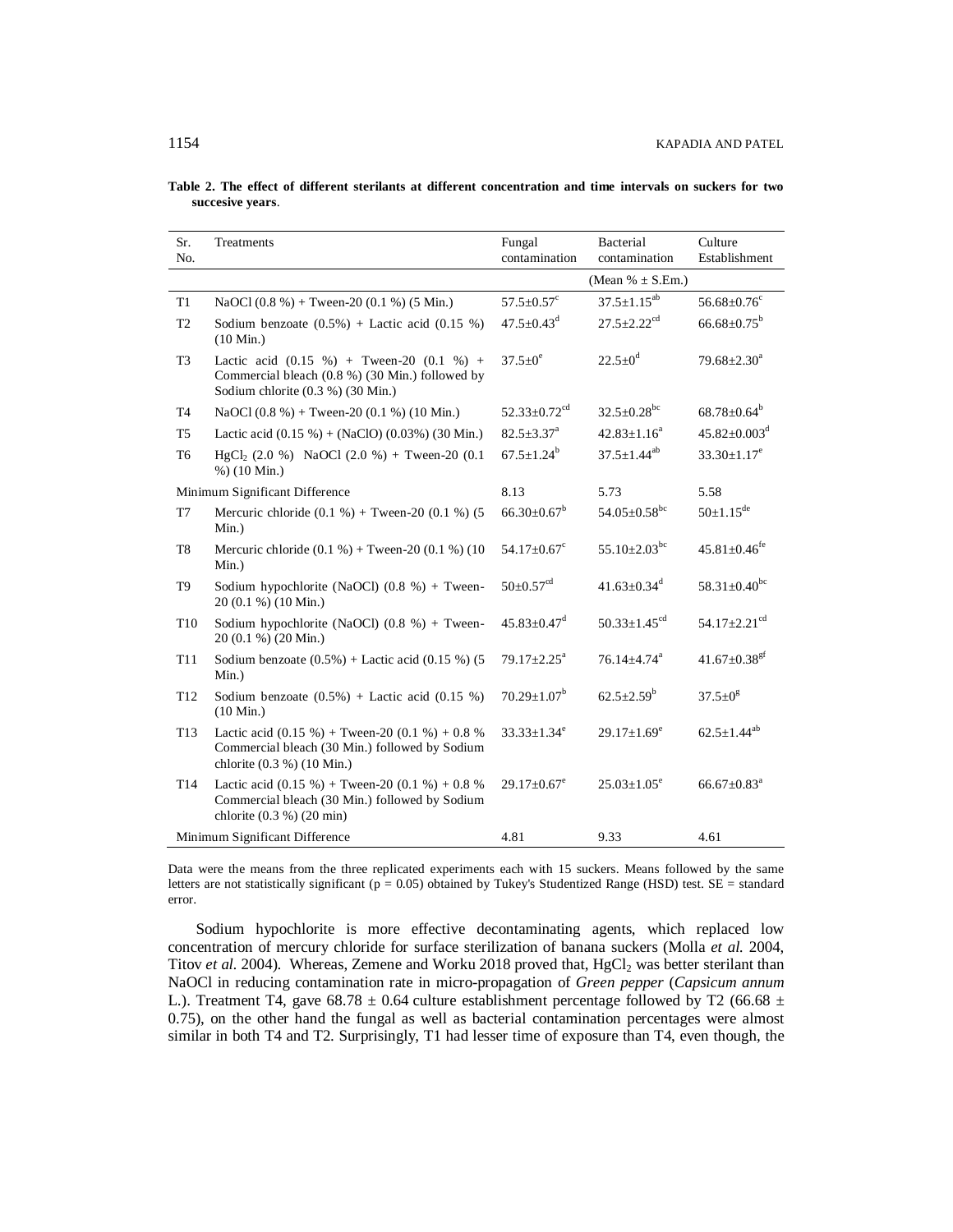T1 showed less culture establishment (56.68  $\pm$  0.76) with higher fungal (57.5  $\pm$  0.57) and bacterial  $(37.5 \pm 1.15)$  contamination percentages. Treatment 5 had only lactic acid and sodium chlorite as its active ingredient. T5 was unable to control microbial contamination  $(82.5 \pm 3.37)$  for fungal and  $42.83 \pm 1.16$  for bacteria) as well as shown to be inhibitory to the suckers (45.82  $\pm$  0.003). Likewise, T6 also found to be harsh (33.30  $\pm$  1.17) for the sucker and ineffective in removal of microbial contamination. The culture establishment along with low microbial load was the main criteria for optimization; therefore, the present study further modified for the next trial in next season. From previous data, T1 to T4 were used as ideal treatments for further refining for better culture establishment with minimum microbial load by increasing or decreasing the exposure timing. Mercury chloride at the concentration of 2% was detrimental for plants as in T6 and also contains sodium hypochlorite; thus in T7, the concentration was reduced to 0.1%. Increasing exposure time along with other chemicals in combination significantly reduced the contamination; however, it adversely damage the plant tissues, and hence the culture establishment.

There was significant increase in the culture establishment percentages (50  $\pm$  1.15) with almost similar fungal contamination percentages, while increasing bacterial contamination (54.05  $\pm$  0.58) observed in T7. Most importantly, mercury chloride may be fungicidal as at higher exposure time of 10 min (T8). It showed maximum effects against fungus but lower establishment percentage than T7. However, Exposure times of 5 and 10 min of mercury chloride had no significant affect on bacterial load. The work on the previous season laid foundation for further optimization with respect to time of exposure. Therefore, T4 was repeated as T9 along with modified T10 (Sodium hypochlorite (NaOCl)  $(0.8 \%)$  + Tween-20  $(0.1 \%)$  (20 Min.)). Chlorite radical is released as bichloride of mercury from  $HgCl<sub>2</sub>$ , which is extremely cytotoxic and lethal because of very effective role of two chloride atoms. Moreover, mercury has tendency to bind with proteins to kill the pathogens. Increasing time of interaction of sodium hypochlorite with explant did not significantly affect their establishment percentages (T9: 58.31  $\pm$  0.40, T10: 54.17  $\pm$ 2.21) while, bacterial contamination percentages increases over time with reduction in fungal contamination percentages marginally in both the treatments. In the T6 treatment the culture establishment was found to be only 33.30 % and microbial contamination was found to be higher. This is due to the artifacts and growth of microbes on the dead tissues. Synergetic effect of chlorine concentration along with long exposure time had toxic effect of culture as well as microbes.

Similarly, 90% aseptic culture establishment was observed using combination of Sodium hypochlorite (1.0%) for 15 min. followed and  $HgCl<sub>2</sub>$  (0.1%) for 7 min.; while, none of the chemicals alone for different time did not showed highest aseptic establishment (Goswami and Handique, 2013). Basically, T2 was selected for further optimization as it showed better establishment percentages. When performed for second consecutive year, the establishment percentages dropped down to  $37.5 \pm 0$ ; however, reduction in time for 5 min. marginally increases its survival. Nonetheless, fungal and bacterial contamination was increased to  $79.17 \pm 2.25$  and  $76.14 \pm 4.74$  respectively (T11). Exposure of mercury chloride for longer period of time leads to the browning of explants and death (Sen *et al.* 2013). In the present investigation, sodium benzoate, lactic acid along with sodium hypo chloride did not show any good response (T2, T5 and T11). Yadav *et al.* 2017 studied aseptic inoculation and culture establishment of banana cv. Grand naine with three different surface sterilization agents i.e. mercuric chloride, bavistin and ethanol. They obtained minimum contamination with higher survival percentages at 0.1 %  $HgCl<sub>2</sub>$ for different time intervals in banana cv. Grand Naine. The 0.1% HgCl2 in combination with 70% ethanol gave significant results during sterilization of explants. The 0.1% Mercury chloride for 6 min showed minimum contamination and highest culture establishment (Onuoha *et al.* 2011). The present results are practically the same as to previous reports by Onuoha *et al.* (2011), Jaisy and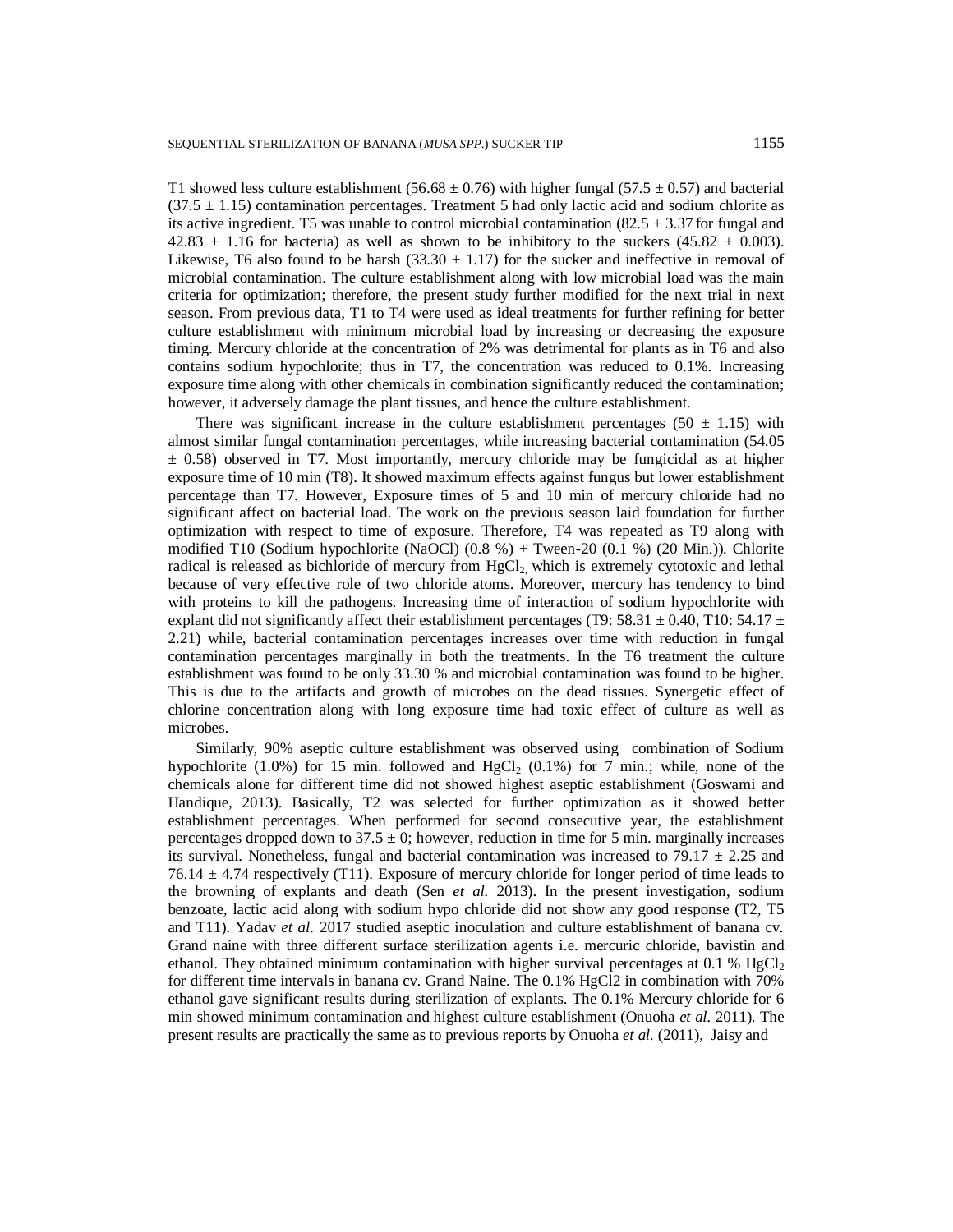

Fig. 1. Effect of different treatments of sterilants on fungal load, bacterial load as well as culture establishment percentage. T1. NaOCl (8%) + Tween-2 (0.1%) (5 min), T2. Sodium benzoate (0.5%) + Lactic acid (0.15%) (10 min), T3. Lactic acid (0.15%) + Tween-20 (0.1%) + Commercial bleach (0.8%) (30 min) followed by sodium chlorite (0.3%) (30 min), T4. NaOCl (0.8%) + Tween-20 (0.1%) (10 min), T5. Lactic acid (0.1`5%) + (NaClO) (0.03%) (30 min), T6. HgCl<sup>2</sup> (2.0%) NaOCl (2.0%) + Tween-20 (0.1%) (10 min), T7. Mercuric chloride (0.1 %) + Tween-20 (0.1 %) (5 Min), T8. Mercuric chloride  $(0.1 \%)$  + Tween-20  $(0.1 \%)$  (10 Min), T9. Sodium hypochlorite (NaOCl)  $(0.8 \%)$  + Tween-20 (0.1 %) (10 Min) T10. Sodium hypochlorite (NaOCl) (0.8 %) + Tween-20 (0.1 %) (20 Min), T11. Sodium benzoate (0.5%) + Lactic acid (0.15 %) (5 Min), T12. Sodium benzoate (0.5%) + Lactic acid (0.15 %) (10 Min), T13. Lactic acid (0.15%) + Tween-20 (0.1%) + 0.8% Commercial bleach (30 min.) followed by Sodium chlorite (0.3% (10 min.) (0.5%) + Lactic acid (0.15 %) (5 Min), T14. Lactic acid (0.15 %) + Tween-20 (0.1 %) + 0.8 % Commercial bleach (30 Min.) followed by Sodium chlorite (0.3 %) (20 min).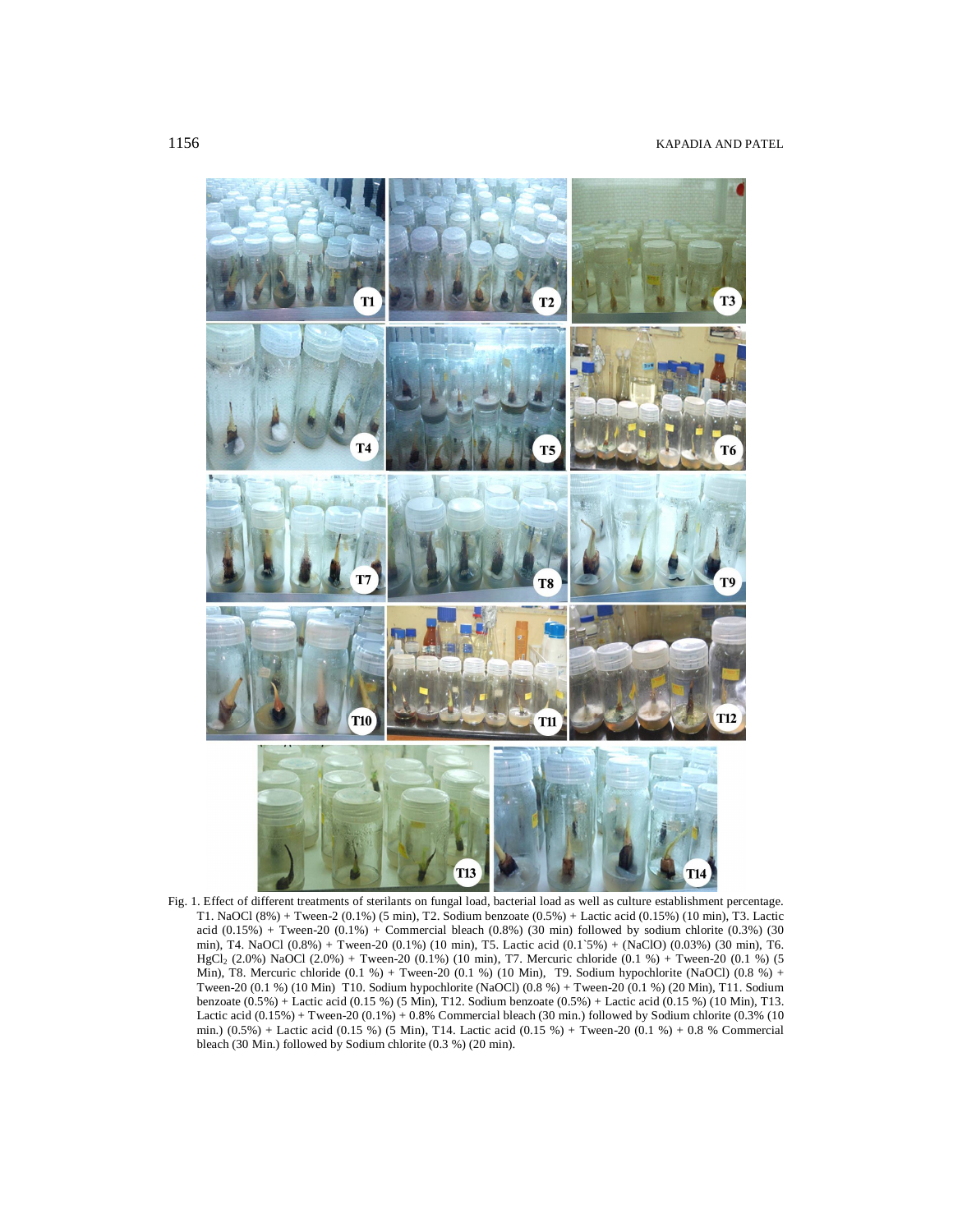Ghai (2011), Sen *et al.* (2013) and Ahmed *et al.* (2014) had used ethanol along with  $HgCl<sub>2</sub>$  for decontamination purpose.

In the present study, increase of duration of sterilization has negative effect on culture establishment due to sensitivity of inner leaf base towards sterilants. There were two successive sterilization steps performed and found to be more effective against endophytes as well as surface contaminant. Among all the treatment, T3 gave minimum contamination with highest culture establishment percentage than others. The same treatment composition and steps were further tested at different time interval. All the methods mentioned in the Table 1 had single sterilization steps, while T3, T13 and T14 had two sequential sterilization steps. The most surprising results were obtained while time of exposure was decreasing. Bacterial contamination increases with T14 (20 min.) and T13 (10 min.) respectively than T3 (30 min.). At the same time, the percentage of establishment was also reduced from 79.68%  $\pm$  2.30 (T3) to 62.5  $\pm$  1.44 (T13). The time of exposure of 30 min. at final sterilization steps significantly affects culture establishment. Therefore, T3 proved to be the best among all the treatment studied for the decontamination with higher culture establishment. Data indicated that there was a significant variation and response at 0.05 *P* level in contamination percentage and culture establishment among the different treatments.

There were altogether T1-T14 treatments used in this experiment in order to optimise decontamination treatment. Initially it was started with 6 treatments and in the subsequent year's number increased to 14 with some modified treatments. The treatment number T3 gave good commercially viable results with lowest fungal contamination and bacterial contamination percentage compared to others used in this experiment. Hence this decontamination treatment is considered as best to control initial deep seated endophytic contamination for culture initiation in the micro propagation of banana cv. Grand Naine from sucker tips. Results suggested that use of Lactic acid  $(0.15 \%)$  + Tween-20  $(0.1 \%)$  + Commercial bleach  $(0.8 \%)$  (30 Minutes) followed by Sodium chlorite (0.3 %) (30 Minutes) might be used as decontamination methods for commercial purpose.

# **Acknowledgements**

The authors gratefully acknowledge the Chairman, Department of Plant Molecular Biology and Biotechnology, ACHF, NAU, Navsari, Gujarat India for providing necessary funds and laboratory facilities to carry out the work.

## **References**

- Ahmed S, Sharma A, Singh AK*,* Wali VK and Kumari P 2014. In vitro multiplication of banana (Musa sp.) cv. GrandNaine. Afr. J. Biotechnol*.* **13**: 2696-2703.
- Boomsma B*,* Bikker E*,* Lansdaal E and Stuut P 2015. L.-Lactic Acid A safe antimicrobial for Home- and Personal care formula. Sofw J. **141**: 1-5.
- Colgecen H*,* Koca U and Toker G 2011. Influence of different sterilization methods on callus initiation and production of pigmented callus in *Arnebiaden siflora L.* Tur. J. Biol. **35**: 513-520.
- Gong LJ and Guo SX 2009. Endophytic fungi from *Dracaena cambodiana* and *Aqualaris sinensis* and their antimicrobial activity. Afr. J. Biotechnol*.* **8**: 731-736.
- Goswami NK and Handique PJ 2013. In Vitro Sterilization Protocol for Micropropagation of Musa (AAA group) 'Amritsagar' Musa (AAB group) 'Malbhog' and Musa (AAB group) 'Chenichampa' Banana. Ind. J. Appl.Res*.* **3**: 51-55.